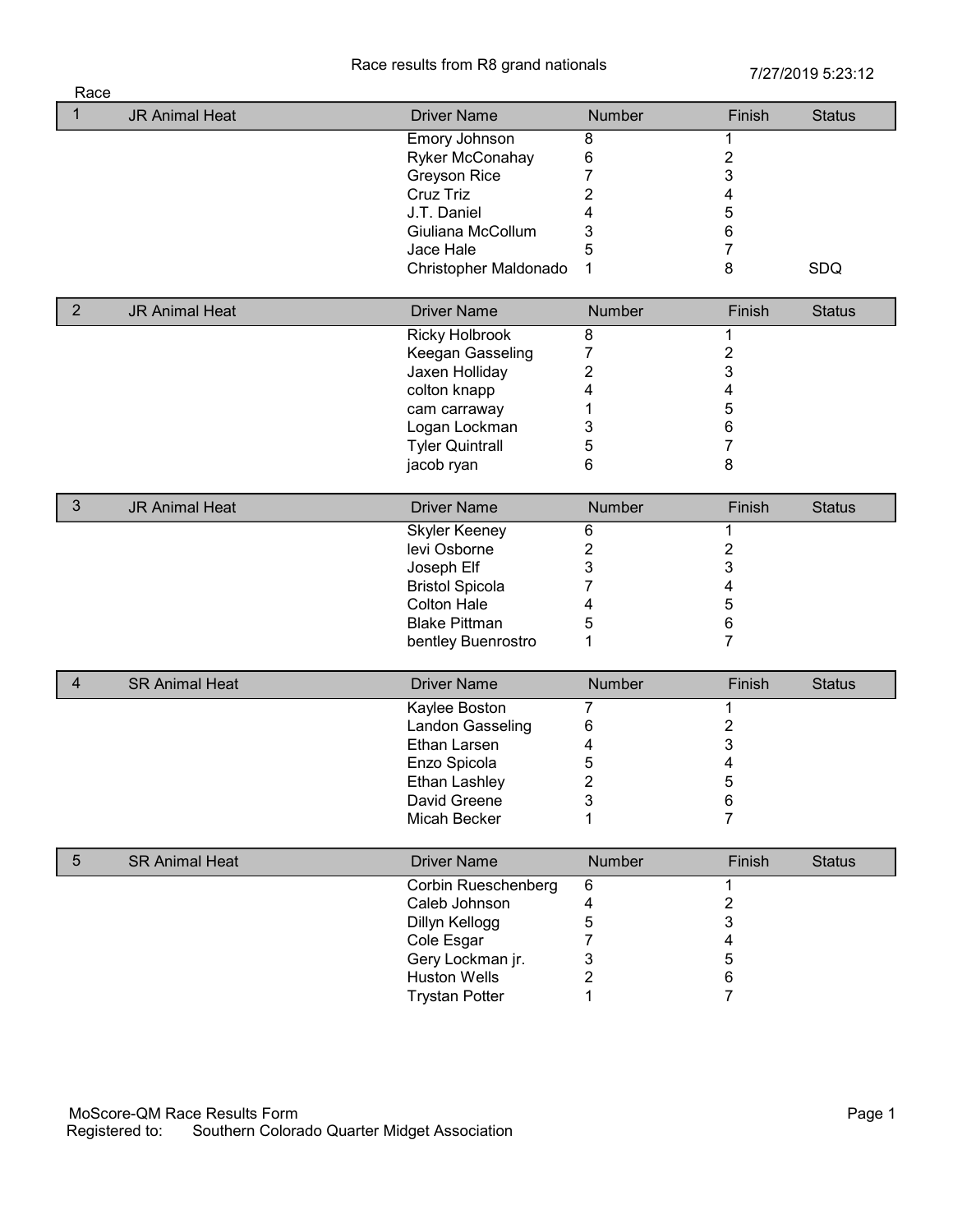| 6              | <b>HVY Animal Heat</b>       | <b>Driver Name</b>      | Number                  | Finish                  | <b>Status</b> |
|----------------|------------------------------|-------------------------|-------------------------|-------------------------|---------------|
|                |                              | <b>Matt Roberts</b>     | $\overline{2}$          | 1                       |               |
|                |                              | Cam Fiser               | 8                       | $\overline{\mathbf{c}}$ |               |
|                |                              | <b>Tyler Wiggans</b>    | 7                       | 3                       |               |
|                |                              | Chase Spicola           | 9                       | 4                       |               |
|                |                              | <b>Tessa Marine</b>     | 4                       | 5                       |               |
|                |                              | <b>Barrett Polhemus</b> | 3                       | 6                       |               |
|                |                              | <b>Blake Kinkennon</b>  | 6                       | 7                       |               |
|                |                              | Xavier Wicker           | 1                       | 8                       |               |
|                |                              | marcus leonetti         | 5                       | 9                       |               |
| $\overline{7}$ |                              | <b>Driver Name</b>      |                         |                         |               |
|                | <b>JR Honda Heat</b>         | <b>Skyler Keeney</b>    | <b>Number</b><br>9      | Finish<br>1             | <b>Status</b> |
|                |                              | colton knapp            | $\overline{2}$          | $\overline{\mathbf{c}}$ |               |
|                |                              | <b>Bristol Spicola</b>  | 8                       | 3                       |               |
|                |                              | <b>Colton Hale</b>      | 7                       | 4                       |               |
|                |                              | cam carraway            | 6                       | 5                       |               |
|                |                              | Nate Daniel             |                         | 6                       |               |
|                |                              | <b>Blake Pittman</b>    | 1                       | $\overline{7}$          |               |
|                |                              |                         | 5                       |                         |               |
|                |                              | levi Osborne            | $\overline{\mathbf{4}}$ | 8                       |               |
|                |                              | George Jr Maldonado     | 10                      | 9                       |               |
|                |                              | <b>Tyler Quintrall</b>  | 3                       | 10                      |               |
| $\bf 8$        | <b>JR Honda Heat</b>         | <b>Driver Name</b>      | Number                  | Finish                  | <b>Status</b> |
|                |                              | J.T. Daniel             | 6                       | 1                       |               |
|                |                              | Ryker McConahay         | $\overline{\mathbf{4}}$ | $\overline{\mathbf{c}}$ |               |
|                |                              | Jace Hale               | 10                      | 3                       |               |
|                |                              | Logan Lockman           | 9                       | 4                       |               |
|                |                              | Jaxen Holliday          | 7                       | 5                       |               |
|                |                              | Joseph Elf              | 3                       | 6                       |               |
|                |                              | jacob ryan              | 8                       | 7                       |               |
|                |                              | Giuliana McCollum       | 5                       | 8                       |               |
|                |                              | peyton potter           | 1                       | 9                       | <b>DNF</b>    |
|                |                              | mavrick page            | $\overline{2}$          | 10                      | <b>DNF</b>    |
|                |                              |                         |                         |                         |               |
| 9              | <b>JR Honda Heat</b>         | <b>Driver Name</b>      | Number                  | Finish                  | <b>Status</b> |
|                |                              | <b>Ricky Holbrook</b>   | 8                       | 1                       |               |
|                |                              | Emory Johnson           | 7                       | $\overline{\mathbf{c}}$ |               |
|                |                              | Keegan Gasseling        | 6                       | 3                       |               |
|                |                              | bentley Buenrostro      | 9                       | 4                       |               |
|                |                              | Greyson Rice            | 5                       | 5                       |               |
|                |                              | Christopher Maldonado   | 3                       | 6                       |               |
|                |                              | Cruz Triz               | 2                       | 7                       |               |
|                |                              | <b>Justin Ernst</b>     | 1                       | 8                       |               |
|                |                              | Landon Kinkennon        | 4                       | 9                       |               |
| 10             | <b>SR Honda Heat</b>         | <b>Driver Name</b>      | Number                  | Finish                  | <b>Status</b> |
|                |                              | Kaylee Boston           | 7                       | 1                       |               |
|                |                              | Adrian Imperial         | 8                       | $\overline{\mathbf{c}}$ |               |
|                |                              | Caleb Johnson           | 5                       | 3                       |               |
|                |                              | Dillyn Kellogg          | 6                       | 4                       |               |
|                |                              | Ella Simpson            | 4                       | 5                       |               |
|                |                              | Ethan Lashley           | 3                       | 6                       |               |
|                |                              |                         |                         |                         |               |
|                | MoScore-QM Race Results Form |                         |                         |                         | Page 2        |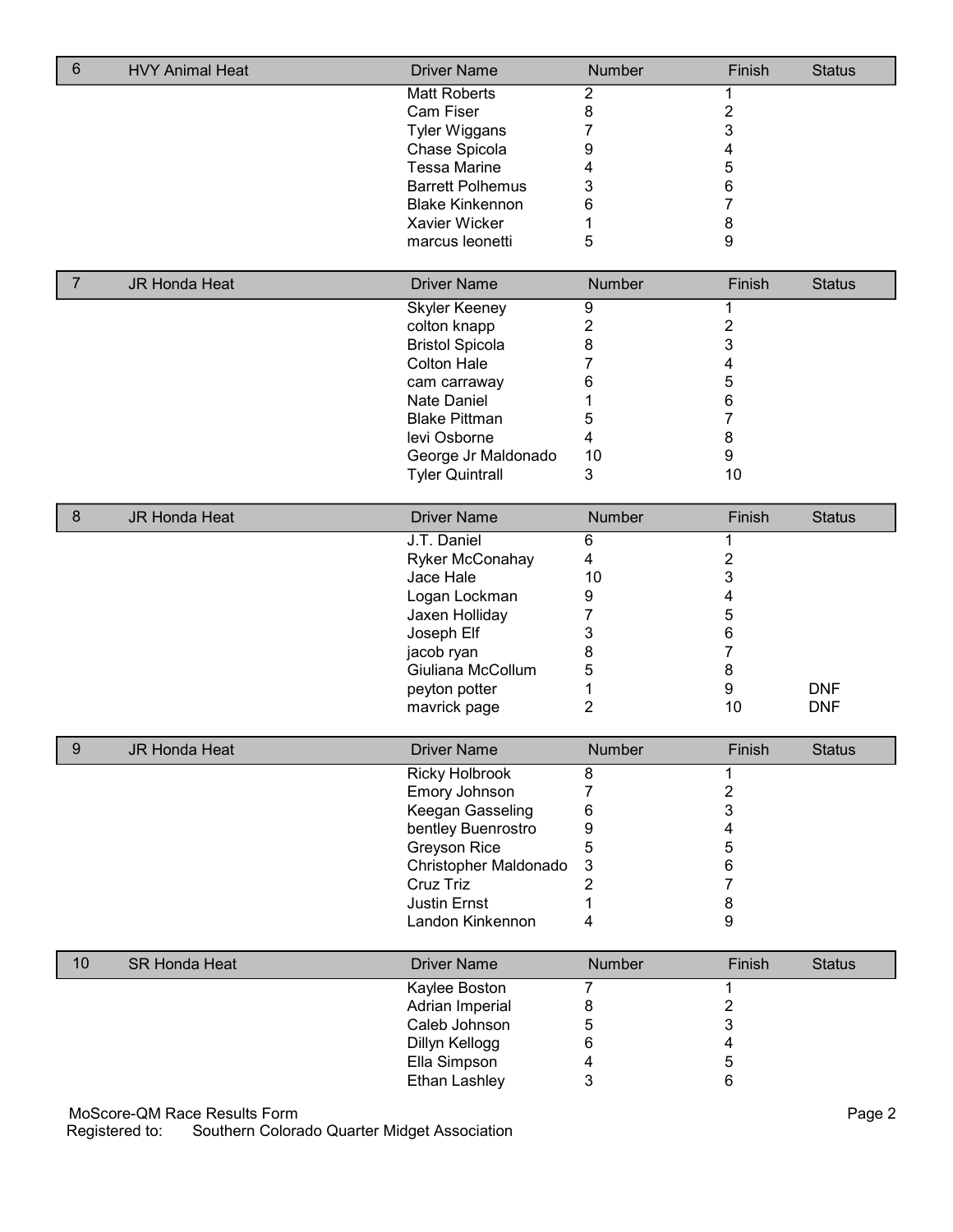Race

|    |                       | <b>Carter Edwards</b>    | 1              | 7                       |               |
|----|-----------------------|--------------------------|----------------|-------------------------|---------------|
|    |                       | Shelby Thieme            | $\overline{2}$ | 8                       |               |
|    |                       |                          |                |                         |               |
| 11 | <b>SR Honda Heat</b>  | <b>Driver Name</b>       | Number         | Finish                  | <b>Status</b> |
|    |                       | Corbin Rueschenberg      | 8              | 1                       |               |
|    |                       | Jasec Holliday           | 7              | $\overline{\mathbf{c}}$ |               |
|    |                       | Dominic Carter           | 6              | 3                       |               |
|    |                       | Casey Wiggans            | 5              | 4                       |               |
|    |                       | Memarie Ashcraft         | 4              | 5                       |               |
|    |                       | Cruz Riggin              | 1              | 6                       |               |
|    |                       | <b>Trystan Potter</b>    | $\overline{2}$ | 7                       |               |
|    |                       | <b>Trevor Housholder</b> | 3              | 8                       | <b>DNA</b>    |
| 12 |                       |                          |                |                         |               |
|    | <b>SR Honda Heat</b>  | <b>Driver Name</b>       | Number         | Finish                  | <b>Status</b> |
|    |                       | <b>Huston Wells</b>      | 7              | 1                       |               |
|    |                       | <b>Hunter Finney</b>     | 2              | $\overline{\mathbf{c}}$ |               |
|    |                       | Landon Gasseling         | 5              | 3                       |               |
|    |                       | David Greene             | 1              | 4                       |               |
|    |                       | <b>Mason Vandeventer</b> | 6              | 5                       |               |
|    |                       | Payton Lockman           | 4              | 6                       |               |
|    |                       | Micah Becker             | 3              | 7                       |               |
| 13 | <b>HVY Honda Heat</b> | <b>Driver Name</b>       | Number         | Finish                  | <b>Status</b> |
|    |                       | <b>Matt Roberts</b>      | 7              | 1                       |               |
|    |                       | Chase Spicola            | 8              | $\overline{\mathbf{c}}$ |               |
|    |                       | marcus leonetti          | 9              | 3                       |               |
|    |                       | <b>Blake Kinkennon</b>   |                |                         |               |
|    |                       |                          | 6              | 4                       |               |
|    |                       | madelyn Gjerness         | $\overline{2}$ | 5                       |               |
|    |                       | <b>Barrett Polhemus</b>  | 5              | 6                       |               |
|    |                       | evan cundell             | 1              | 7                       |               |
|    |                       | A.J. Imperial II         | 10             | 8                       |               |
|    |                       | lan Myers                | 3              | 9                       |               |
|    |                       | <b>Tessa Marine</b>      | 4              | 10                      |               |
| 14 | <b>JR Stock Heat</b>  | <b>Driver Name</b>       | Number         | Finish                  | <b>Status</b> |
|    |                       | Jace Hale                | 6              | 1                       |               |
|    |                       | Ryker McConahay          | 3              | $\overline{\mathbf{c}}$ |               |
|    |                       | <b>Colton Hale</b>       | 4              | 3                       |               |
|    |                       | Emory Johnson            | 7              | 4                       |               |
|    |                       | cam carraway             | 2              | 5                       |               |
|    |                       | peyton potter            | 1              | 6                       |               |
|    |                       | <b>Greyson Rice</b>      | 5              | $\overline{7}$          | <b>DNF</b>    |
|    |                       |                          |                |                         |               |
| 15 | <b>MOD Heat</b>       | <b>Driver Name</b>       | Number         | Finish                  | <b>Status</b> |
|    |                       | Kaylee Boston            | 3              | 1                       |               |
|    |                       | <b>Colton Hale</b>       | 4              | $\overline{\mathbf{c}}$ |               |
|    |                       | <b>Skyler Keeney</b>     | 1              | 3                       |               |
|    |                       | xan miller               | $\overline{2}$ | 4                       |               |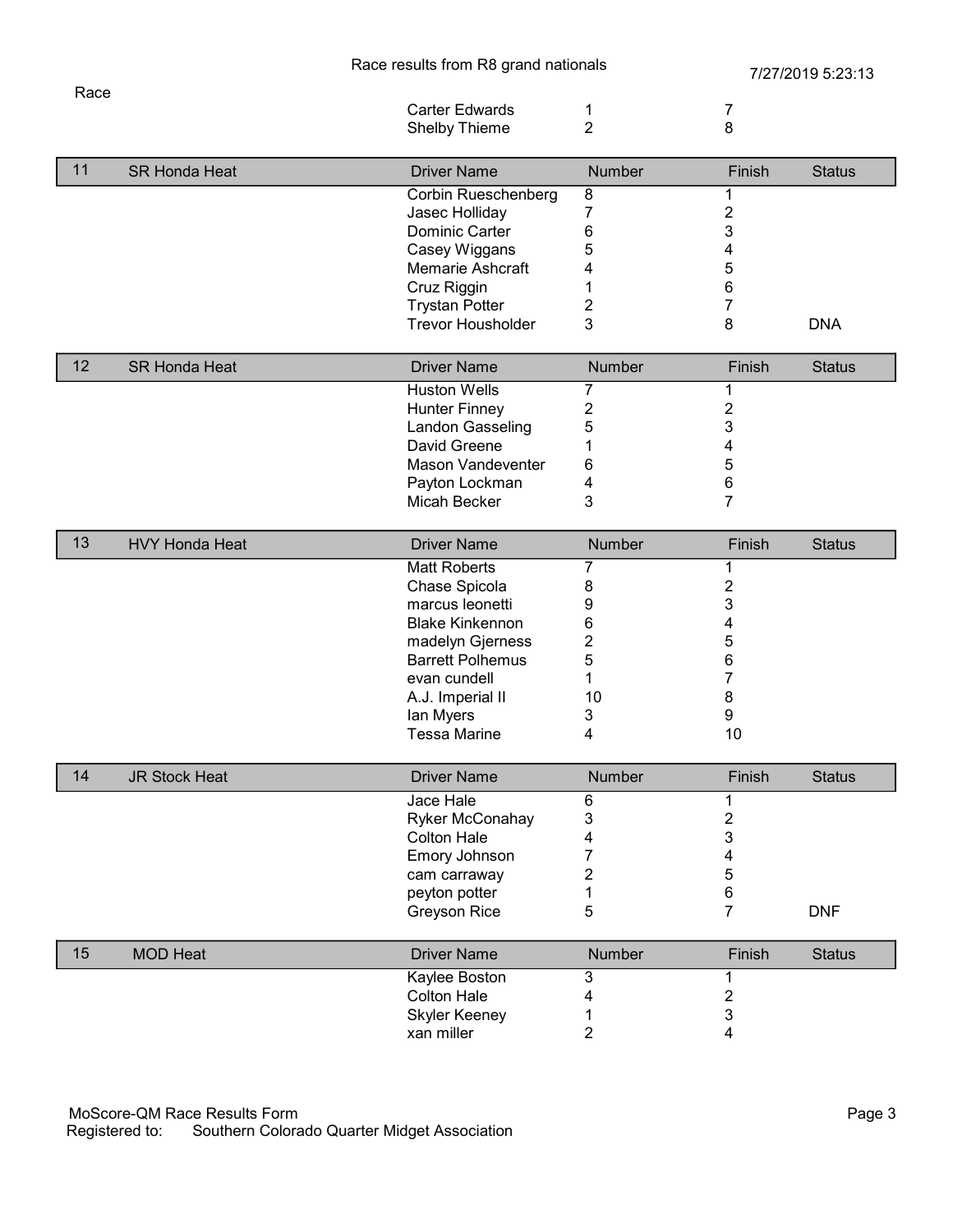| 16 | LT 160 Heat  | <b>Driver Name</b>       | Number           | Finish                  | <b>Status</b> |
|----|--------------|--------------------------|------------------|-------------------------|---------------|
|    |              | Cole Esgar               | 8                |                         |               |
|    |              | Caleb Johnson            | 7                | $\overline{c}$          |               |
|    |              | Kaleb Cox                | 6                | 3                       |               |
|    |              | Jace Hale                | 4                | 4                       |               |
|    |              | Ethan Larsen             | 2                | 5                       |               |
|    |              | <b>Trevor Housholder</b> | 3                | 6                       |               |
|    |              | Ella Simpson             | 1                | 7                       |               |
|    |              | Jaxen Holliday           | 5                | 8                       |               |
|    |              | Cruz Riggin              | 9                | 9                       | <b>DNF</b>    |
|    |              |                          |                  |                         |               |
| 17 | LT 160 Heat  | <b>Driver Name</b>       | Number           | Finish                  | <b>Status</b> |
|    |              | Kaylee Boston            | 8                |                         |               |
|    |              | Landon Gasseling         | 9                | $\overline{\mathbf{c}}$ |               |
|    |              | Adrian Imperial          | 6                | 3                       |               |
|    |              | Dominic Carter           | 7                | 4                       |               |
|    |              | Dillyn Kellogg           | 4                | 5                       |               |
|    |              | Jayson Elf               | 3                | 6                       |               |
|    |              | Casey Wiggans            | 5                | $\overline{7}$          |               |
|    |              | David Greene             | 2                | 8                       |               |
|    |              | <b>Carter Edwards</b>    | 1                | 9                       |               |
| 18 | LT 160 Heat  | <b>Driver Name</b>       | Number           | Finish                  | <b>Status</b> |
|    |              | <b>Skyler Keeney</b>     | $\overline{8}$   | 1                       |               |
|    |              | <b>Huston Wells</b>      | 7                | $\overline{\mathbf{c}}$ |               |
|    |              | Corbin Rueschenberg      | 9                | 3                       |               |
|    |              | Gery Lockman jr.         | 4                | 4                       |               |
|    |              | Ethan Lashley            | 6                | 5                       |               |
|    |              | Shelby Thieme            | 1                | 6                       |               |
|    |              | bentley Buenrostro       | 2                | $\overline{7}$          | <b>DNF</b>    |
|    |              | Payton Lockman           | 5                | 8                       | <b>DNF</b>    |
|    |              | Ryker McConahay          | 3                | 9                       | <b>DNF</b>    |
|    |              |                          |                  |                         |               |
| 19 | HVY 160 Heat | <b>Driver Name</b>       | Number           | Finish                  | <b>Status</b> |
|    |              | Cam Fiser                | $\boldsymbol{9}$ | 1                       |               |
|    |              | <b>Matt Roberts</b>      | 8                | $\overline{\mathbf{c}}$ |               |
|    |              | Jasec Holliday           | 7                | 3                       |               |
|    |              | Dayton Liscum            | 2                | 4                       |               |
|    |              | <b>Tessa Marine</b>      | 1                | 5                       |               |
|    |              | cristian camacho         | 5                | 6                       |               |
|    |              | A.J. Imperial II         | 6                | 7                       |               |
|    |              | evan cundell             | 4                | 8                       |               |
|    |              | madelyn Gjerness         | 3                | 9                       |               |
| 20 | HVY 160 Heat | <b>Driver Name</b>       | Number           | Finish                  | <b>Status</b> |
|    |              | Chase Spicola            | 7                | 1                       |               |
|    |              | <b>Blake Kinkennon</b>   | 4                | $\overline{\mathbf{c}}$ |               |
|    |              | xan miller               | 6                | 3                       |               |
|    |              | lan Myers                | 3                | 4                       |               |
|    |              | Kelsey Edwards           | 8                | 5                       |               |
|    |              | <b>Barrett Polhemus</b>  | 5                | 6                       |               |
|    |              | Kayla Cravotta           | 2                | 7                       |               |
|    |              | Xavier Wicker            | 1                | 8                       |               |
|    |              |                          |                  |                         |               |

MoScore-QM Race Results Form Page 4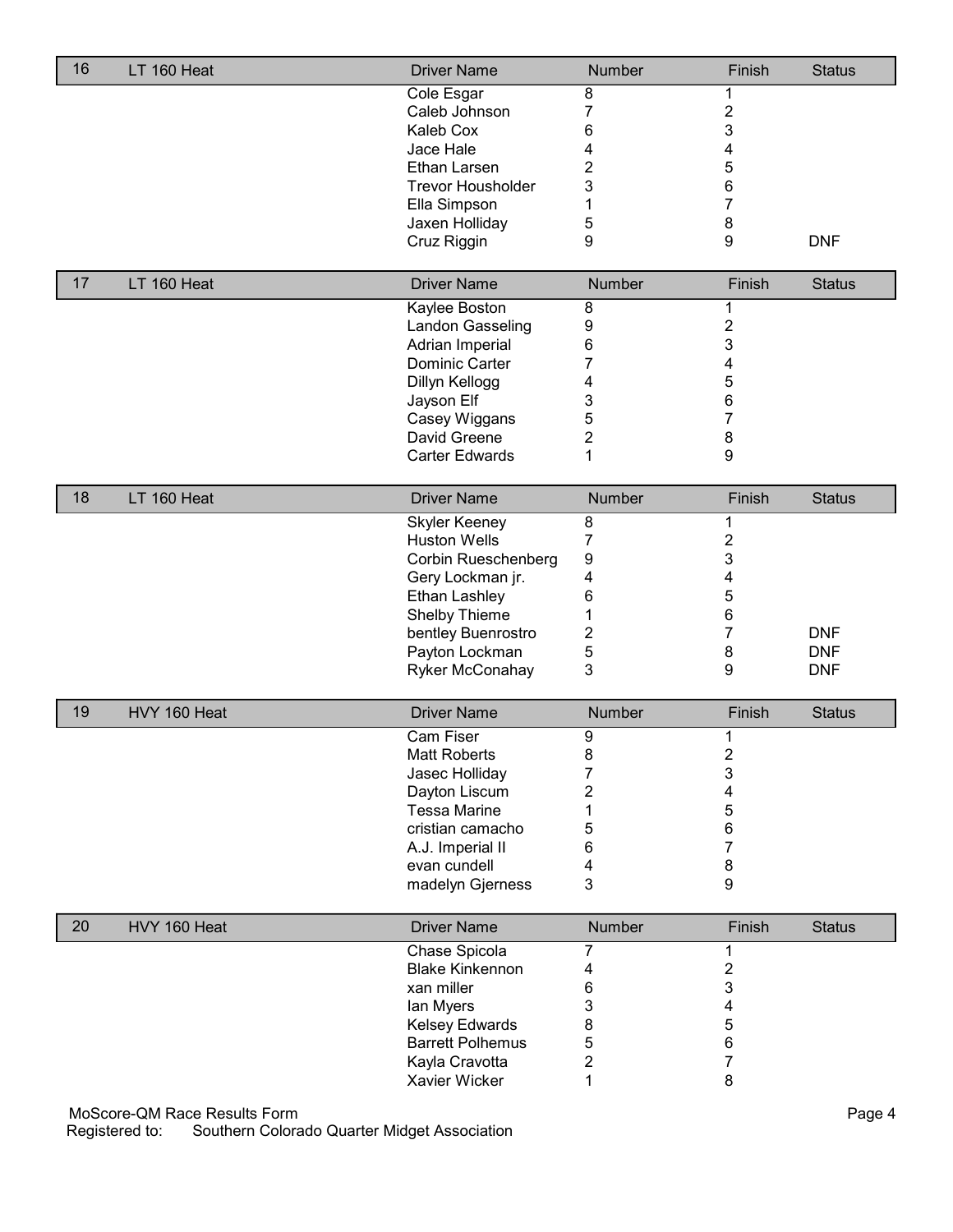## Race

| 21           | <b>B</b> Heat                | <b>Driver Name</b>     | Number         | Finish           | <b>Status</b> |
|--------------|------------------------------|------------------------|----------------|------------------|---------------|
|              |                              |                        |                |                  |               |
|              |                              | Kaylee Boston          | 5              | 1                |               |
|              |                              | Jayson Elf             | 3              | $\overline{2}$   |               |
|              |                              | <b>Ethan Lashley</b>   | 1              | 3                |               |
|              |                              | madelyn Gjerness       | 4              | 4                |               |
|              |                              | <b>Destry Miller</b>   | $\overline{2}$ | 5                |               |
|              |                              | corbin 2 Rueschenberg  | 6              | 6                | SDQ           |
|              |                              |                        |                |                  |               |
| 22           | <b>LT World Heat</b>         | <b>Driver Name</b>     | Number         | Finish           | <b>Status</b> |
|              |                              | Dominic Carter         | 6              | 1                |               |
|              |                              | corbin 2 Rueschenberg  | $\mathbf 5$    | $\overline{2}$   |               |
|              |                              | Gery Lockman jr.       | 3              | 3                |               |
|              |                              | Enzo Spicola           | $\overline{2}$ | 4                |               |
|              |                              | Adrian Imperial        | 1              | 5                |               |
|              |                              | <b>Destry Miller</b>   | 4              | 6                |               |
|              |                              |                        |                |                  |               |
| 23           | <b>LT World Heat</b>         | <b>Driver Name</b>     | Number         | Finish           | <b>Status</b> |
|              |                              | Caleb Johnson          | 5              | 1                |               |
|              |                              | Cole Esgar             | 6              | $\overline{c}$   |               |
|              |                              | Ethan Larsen           | 4              | 3                |               |
|              |                              | Jayson Elf             | 2              | 4                |               |
|              |                              | Jasec Holliday         | 3              | 5                |               |
|              |                              | <b>Hunter Finney</b>   | 1              | 6                |               |
|              |                              |                        |                |                  |               |
| 24           | <b>HVY World Heat</b>        | <b>Driver Name</b>     | Number         | Finish           | <b>Status</b> |
|              |                              | Chase Spicola          | 5              | 1                |               |
|              |                              | <b>Tyler Wiggans</b>   | 4              | 2                |               |
|              |                              | Cam Fiser              | 6              | 3                |               |
|              |                              | <b>Tessa Marine</b>    | 2              | 4                |               |
|              |                              | Jace Badeker           | 1              | 5                |               |
|              |                              | Kayla Cravotta         | 3              | 6                |               |
|              |                              |                        |                |                  |               |
| 25           | <b>HVY World Heat</b>        | <b>Driver Name</b>     | Number         | Finish           | <b>Status</b> |
|              |                              | <b>Matt Roberts</b>    | 5              | 1                |               |
|              |                              | <b>Blake Kinkennon</b> | 3              | $\overline{c}$   |               |
|              |                              | jonathon olson         | 2              | 3                |               |
|              |                              | A.J. Imperial II       | 4              | 4                |               |
|              |                              | marcus leonetti        | 1              | 5                |               |
|              |                              |                        |                |                  |               |
| $\mathbf{1}$ | JR Honda D Main Event        | <b>Driver Name</b>     | Number         | Finish           | <b>Status</b> |
|              |                              | Joseph Elf             | 3              | 1                |               |
|              |                              | George Jr Maldonado    | 9              | $\overline{2}$   |               |
|              |                              | Landon Kinkennon       | 5              | 3                |               |
|              |                              | Christopher Maldonado  | 4              | 4                |               |
|              |                              | Cruz Triz              | 1              | 5                |               |
|              |                              | colton knapp           | 6              | 6                |               |
|              |                              | <b>Justin Ernst</b>    | 8              | $\overline{7}$   |               |
|              |                              |                        |                |                  |               |
|              |                              | mavrick page           | 10             | 8                |               |
|              |                              | Nate Daniel            | 7              | $\boldsymbol{9}$ |               |
|              | MoScore-QM Race Results Form |                        |                |                  | Page 5        |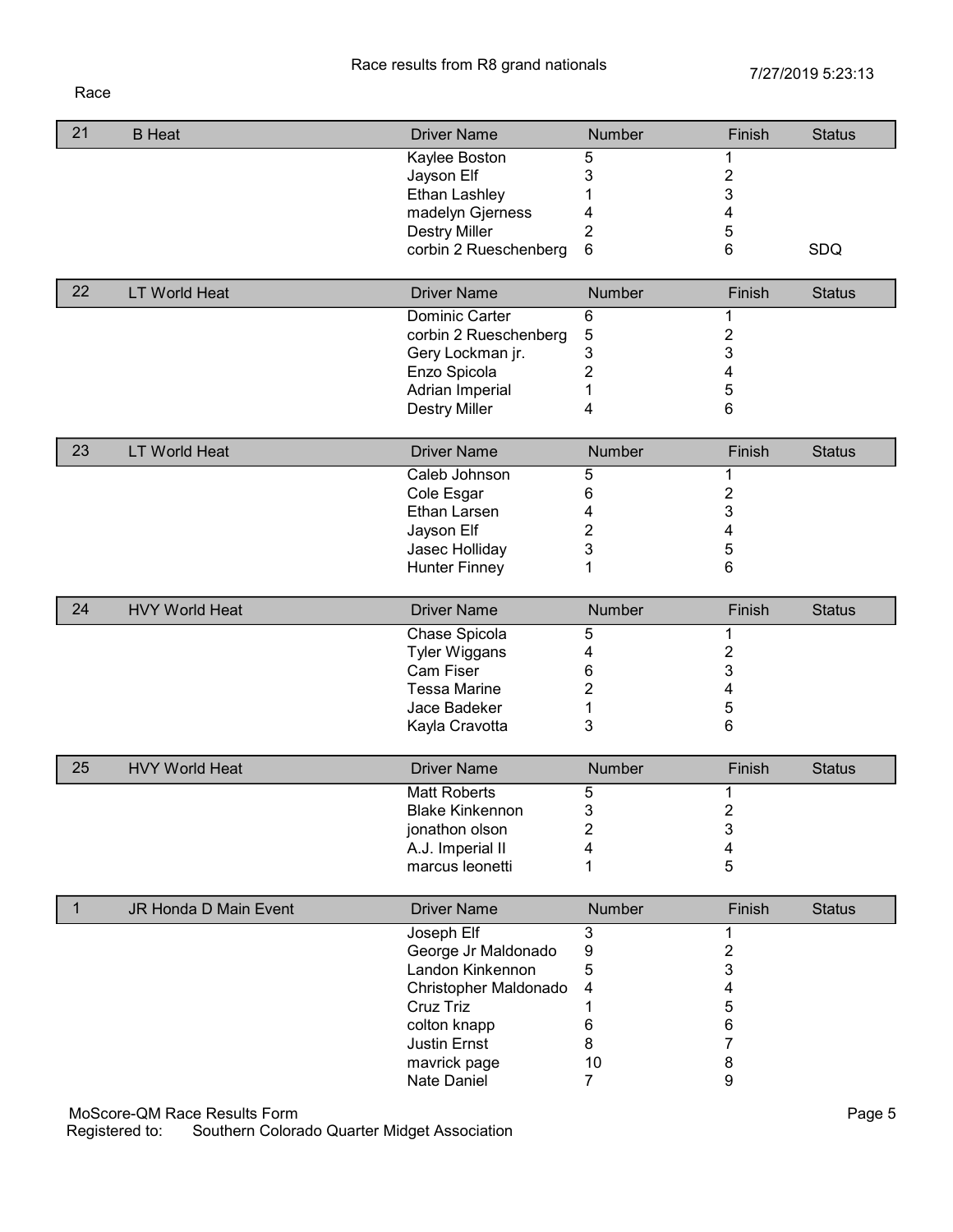|                |                              | Race results from R8 grand nationals         |                         | 7/27/2019 5:23:13         |                   |
|----------------|------------------------------|----------------------------------------------|-------------------------|---------------------------|-------------------|
| Race           |                              |                                              |                         |                           |                   |
|                |                              | peyton potter                                | 11                      | 10                        |                   |
|                |                              | <b>Tyler Quintrall</b>                       | $\overline{2}$          | 11                        | <b>DNF</b>        |
| 2              | LT 160 D Main Event          | <b>Driver Name</b>                           | Number                  | Finish                    | <b>Status</b>     |
|                |                              | bentley Buenrostro                           | 8                       |                           |                   |
|                |                              | David Greene                                 | 4                       | $\overline{\mathbf{c}}$   |                   |
|                |                              | Ethan Larsen                                 | 5                       | 3                         |                   |
|                |                              | Ella Simpson                                 | 3                       | 4                         |                   |
|                |                              | <b>Carter Edwards</b>                        | 1                       | 5                         |                   |
|                |                              | Cruz Riggin                                  | 9                       | $\,6\,$                   | <b>DNF</b>        |
|                |                              |                                              | $\overline{2}$          |                           |                   |
|                |                              | Shelby Thieme                                |                         | 6                         |                   |
|                |                              | Ryker McConahay                              | 7                       | 7                         | <b>SDQ</b>        |
|                |                              | <b>Trevor Housholder</b>                     | 6                       | 8                         | <b>DNA</b>        |
| $\sqrt{3}$     | JR Animal C Main Event       | <b>Driver Name</b>                           | Number                  | Finish                    | <b>Status</b>     |
|                |                              | Jaxen Holliday                               | 1                       | 1                         |                   |
|                |                              | J.T. Daniel                                  | 4                       | $\boldsymbol{2}$          |                   |
|                |                              | Jace Hale                                    | 6                       | 3                         |                   |
|                |                              | levi Osborne                                 | 3                       | 4                         |                   |
|                |                              | Logan Lockman                                | $\overline{\mathbf{c}}$ | 5                         |                   |
|                |                              | cam carraway                                 | 9                       | 6                         |                   |
|                |                              | Cruz Triz                                    | 8                       | $\overline{7}$            |                   |
|                |                              | Joseph Elf                                   | 5                       | 8                         |                   |
|                |                              | bentley Buenrostro                           | 10                      | 9                         |                   |
|                |                              | Giuliana McCollum                            | $\overline{7}$          | 10                        |                   |
|                |                              | Christopher Maldonado                        | 11                      | 11                        | <b>SDQ</b>        |
|                |                              |                                              |                         |                           |                   |
|                |                              |                                              |                         |                           |                   |
| $\overline{4}$ | JR Honda C Main Event        | <b>Driver Name</b>                           | Number                  | Finish                    | <b>Status</b>     |
|                |                              | Greyson Rice                                 | 5                       | 1                         |                   |
|                |                              | Ryker McConahay                              | 3                       | $\overline{\mathbf{c}}$   |                   |
|                |                              | George Jr Maldonado                          | 8                       | 3                         |                   |
|                |                              | <b>Blake Pittman</b>                         | 4                       | 4                         |                   |
|                |                              | Giuliana McCollum                            | 2                       |                           |                   |
|                |                              |                                              |                         | 5                         |                   |
|                |                              | Joseph Elf                                   | $\overline{7}$          | 6                         |                   |
|                |                              | Landon Kinkennon                             | 9                       | 7                         |                   |
|                |                              | levi Osborne                                 | 1                       | 8                         | SDQ               |
|                |                              | Christopher Maldonado<br>cam carraway        | 10<br>6                 | $\boldsymbol{9}$<br>10    | SDQ<br><b>SDQ</b> |
|                |                              |                                              |                         |                           |                   |
| $\overline{5}$ | <b>SR Honda C Main Event</b> | <b>Driver Name</b>                           | Number                  | Finish                    | <b>Status</b>     |
|                |                              | Corbin Rueschenberg                          | $\overline{2}$          | 1                         |                   |
|                |                              | Adrian Imperial                              | 9                       | $\overline{\mathbf{c}}$   |                   |
|                |                              | <b>Hunter Finney</b>                         | 5                       | $\ensuremath{\mathsf{3}}$ |                   |
|                |                              | Ethan Lashley                                | 6                       | 4                         |                   |
|                |                              | David Greene                                 | 8                       | 5                         |                   |
|                |                              | <b>Carter Edwards</b>                        | 10                      | 6                         |                   |
|                |                              | Shelby Thieme                                | 1                       | 7                         |                   |
|                |                              | Micah Becker                                 | 4                       | 8                         |                   |
|                |                              | <b>Trystan Potter</b>                        | 3                       | $\boldsymbol{9}$          |                   |
|                |                              | Cruz Riggin                                  | 7                       | 10                        |                   |
|                |                              | <b>Trevor Housholder</b>                     | 11                      | 11                        | <b>DNA</b>        |
|                | MoScore-QM Race Results Form |                                              |                         |                           | Page 6            |
|                | Registered to:               | Southern Colorado Quarter Midget Association |                         |                           |                   |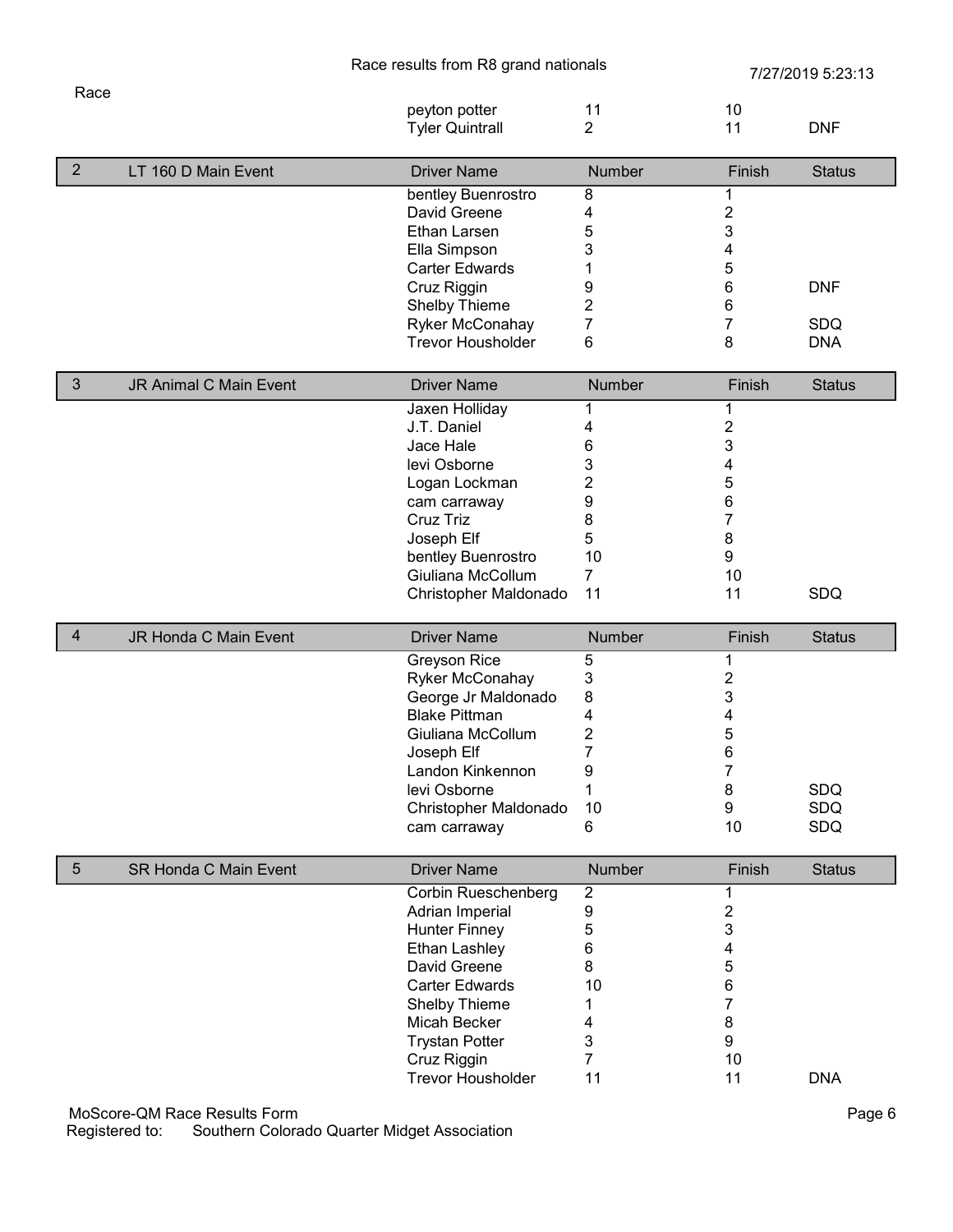## Race

| $\,6$          | LT 160 C Main Event           | <b>Driver Name</b>     | Number                  | Finish         | <b>Status</b> |
|----------------|-------------------------------|------------------------|-------------------------|----------------|---------------|
|                |                               | Jayson Elf             | 1                       | 1              |               |
|                |                               | Gery Lockman jr.       | 3                       | $\overline{2}$ |               |
|                |                               | Landon Gasseling       | $\overline{\mathbf{c}}$ | 3              |               |
|                |                               | Jace Hale              | 5                       | 4              |               |
|                |                               | Jaxen Holliday         | 4                       | 5              |               |
|                |                               | Ethan Larsen           | 9                       | 6              |               |
|                |                               | Ella Simpson           | 10                      | 7              |               |
|                |                               | Payton Lockman         | 6                       | 8              |               |
|                |                               | bentley Buenrostro     | 7                       | 9              |               |
|                |                               | David Greene           | 8                       | 10             | <b>DNF</b>    |
| $\overline{7}$ | <b>JR Animal B Main Event</b> | <b>Driver Name</b>     | <b>Number</b>           | Finish         | <b>Status</b> |
|                |                               | Jaxen Holliday         | 7                       | 1              |               |
|                |                               | Jace Hale              | 9                       | $\overline{c}$ |               |
|                |                               | <b>Colton Hale</b>     | $\overline{2}$          | 3              |               |
|                |                               | levi Osborne           | 10                      | 4              |               |
|                |                               | jacob ryan             | 5                       | 5              |               |
|                |                               | J.T. Daniel            | 8                       | 6              |               |
|                |                               | <b>Blake Pittman</b>   | 4                       | 7              |               |
|                |                               | colton knapp           | 1                       | 8              |               |
|                |                               | <b>Tyler Quintrall</b> | 3                       | 9              |               |
|                |                               | Ryker McConahay        | 6                       | 10             | DQ            |
| $\bf 8$        | <b>SR Animal B Main Event</b> | <b>Driver Name</b>     | Number                  | Finish         | <b>Status</b> |
|                |                               | Ethan Larsen           | 5                       | 1              |               |
|                |                               | Enzo Spicola           | 6                       | $\overline{c}$ |               |
|                |                               | <b>Huston Wells</b>    | $\overline{2}$          | 3              |               |
|                |                               | David Greene           | 3                       | 4              |               |
|                |                               | Gery Lockman jr.       | 4                       | 5              |               |
|                |                               | Ethan Lashley          | 1                       | 6              |               |
|                |                               | Micah Becker           | 8                       | $\overline{7}$ |               |
|                |                               | <b>Trystan Potter</b>  | $\overline{7}$          | 8              |               |
| 9              | JR Honda B Main Event         | <b>Driver Name</b>     | Number                  | Finish         | <b>Status</b> |
|                |                               | Emory Johnson          | 6                       | 1              |               |
|                |                               | J.T. Daniel            | 3                       | $\overline{c}$ |               |
|                |                               | Keegan Gasseling       | 1                       | 3              |               |
|                |                               | <b>Colton Hale</b>     | 5                       | 4              |               |
|                |                               | <b>Greyson Rice</b>    | 7                       | 5              |               |
|                |                               | jacob ryan             | 4                       | 6              |               |
|                |                               | Jaxen Holliday         | $\overline{2}$          | $\overline{7}$ |               |
|                |                               | <b>Blake Pittman</b>   | 10                      | $\bf 8$        |               |
|                |                               | George Jr Maldonado    | 9                       | 9              |               |
|                |                               | Ryker McConahay        | 8                       | $10$           | <b>DNF</b>    |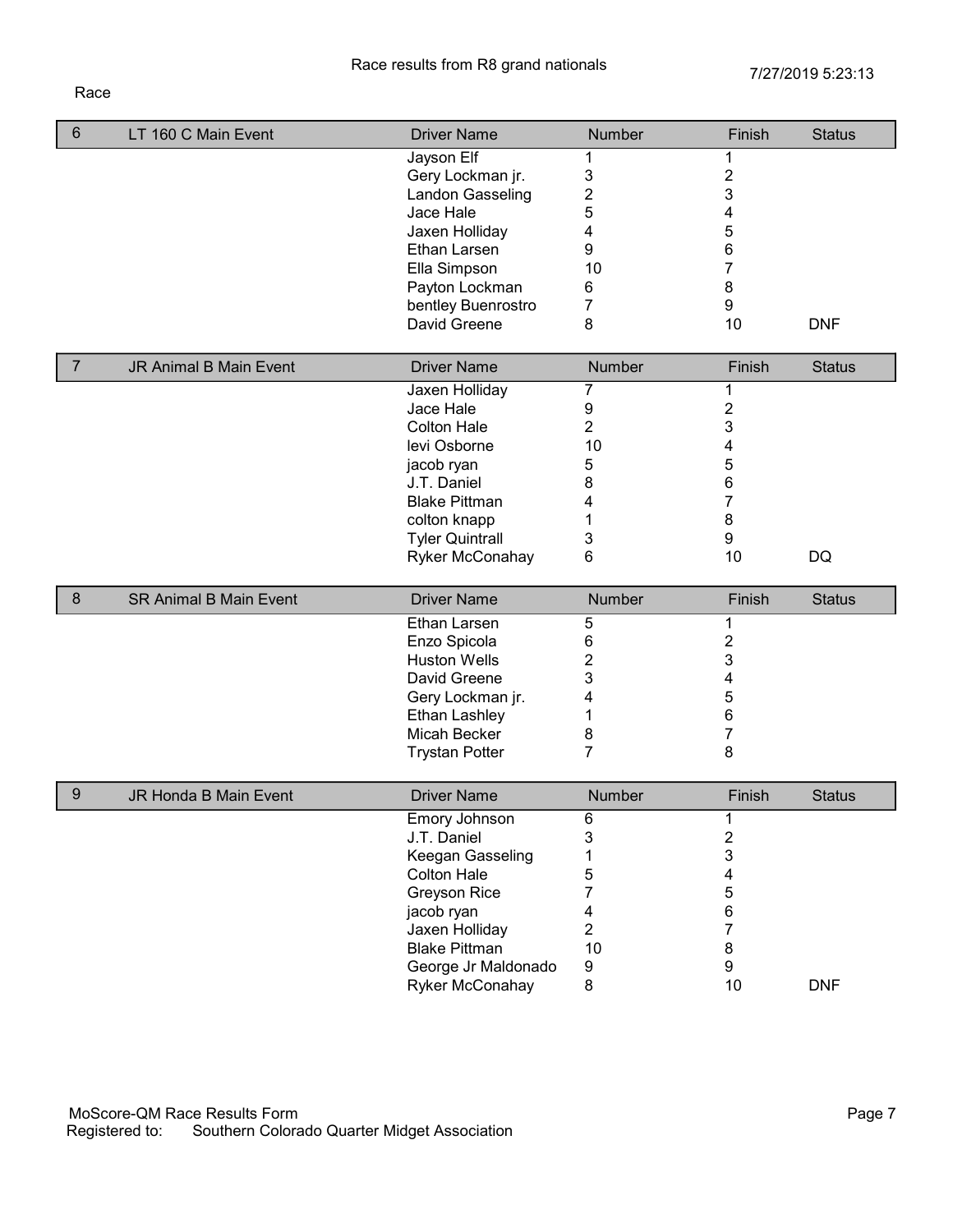| 10 | <b>SR Honda B Main Event</b> | <b>Driver Name</b>                      | Number                  | Finish                  | <b>Status</b> |
|----|------------------------------|-----------------------------------------|-------------------------|-------------------------|---------------|
|    |                              | Corbin Rueschenberg                     | 7                       | 1                       |               |
|    |                              | Landon Gasseling                        | 4                       | $\overline{c}$          |               |
|    |                              | Caleb Johnson                           | 5                       | 3                       |               |
|    |                              | Ella Simpson                            | $\overline{2}$          | 4                       |               |
|    |                              | <b>Memarie Ashcraft</b>                 | 3                       | 5                       |               |
|    |                              | <b>Hunter Finney</b>                    | 9                       | 6                       |               |
|    |                              | <b>Ethan Lashley</b>                    | 10                      | 7                       |               |
|    |                              | Casey Wiggans                           | 6                       | 8                       | SDQ           |
|    |                              | Payton Lockman                          | 1                       | 9                       | SDQ           |
|    |                              | Adrian Imperial                         | 8                       | 10                      | SDQ           |
| 11 | LT 160 B Main Event          | <b>Driver Name</b>                      | Number                  | Finish                  | <b>Status</b> |
|    |                              |                                         |                         |                         |               |
|    |                              | Jayson Elf                              | 7                       | 1                       |               |
|    |                              | Gery Lockman jr.                        | 8                       | $\overline{\mathbf{c}}$ |               |
|    |                              | <b>Ethan Lashley</b>                    | 3                       | 3                       |               |
|    |                              | Kaleb Cox                               | 4                       | 4                       |               |
|    |                              | Adrian Imperial                         | 5                       | 5                       |               |
|    |                              | Jace Hale                               | 10                      | 6                       |               |
|    |                              | Landon Gasseling                        | 9                       | 7                       |               |
|    |                              | <b>Huston Wells</b>                     | 6                       | 8                       |               |
|    |                              | Casey Wiggans                           | $\overline{c}$          | 9                       | SDQ           |
|    |                              | Dillyn Kellogg                          | 1                       | 10                      | SDQ           |
| 12 | HVY 160 B Main Event         | <b>Driver Name</b>                      | Number                  | Finish                  | <b>Status</b> |
|    |                              | A.J. Imperial II                        | 5                       | 1                       |               |
|    |                              | <b>Barrett Polhemus</b>                 | 4                       | $\overline{\mathbf{c}}$ |               |
|    |                              | Dayton Liscum                           | $\overline{7}$          | 3                       |               |
|    |                              | <b>Blake Kinkennon</b>                  | 6                       | 4                       |               |
|    |                              |                                         | 9                       |                         |               |
|    |                              | madelyn Gjerness<br><b>Tessa Marine</b> | 10                      | 5                       |               |
|    |                              |                                         |                         | 6                       |               |
|    |                              | Kayla Cravotta                          | 8                       | 7                       |               |
|    |                              | Xavier Wicker                           | 11                      | 8                       |               |
|    |                              | evan cundell                            | 1                       | 9                       | <b>DNF</b>    |
|    |                              | cristian camacho                        | 3                       | 10                      | <b>DNF</b>    |
|    |                              | lan Myers                               | $\overline{2}$          | 11                      | <b>DNF</b>    |
| 13 | LT World B Main Event        | <b>Driver Name</b>                      | Number                  | Finish                  | <b>Status</b> |
|    |                              | Jasec Holliday                          | 5                       | 1                       |               |
|    |                              | <b>Destry Miller</b>                    | 6                       | $\overline{c}$          |               |
|    |                              | Adrian Imperial                         | 1                       | 3                       |               |
|    |                              | Jayson Elf                              | 4                       | 4                       |               |
|    |                              | <b>Hunter Finney</b>                    | $\overline{\mathbf{c}}$ | 5                       |               |
|    |                              | Enzo Spicola                            | 3                       | 6                       |               |
|    |                              |                                         |                         |                         |               |
| 14 | JR Animal A Main Event       | <b>Driver Name</b>                      | Number                  | Finish                  | <b>Status</b> |
|    |                              | <b>Skyler Keeney</b>                    | $\overline{2}$          | 1                       |               |
|    |                              | Emory Johnson                           | 5                       | $\overline{\mathbf{c}}$ |               |
|    |                              | <b>Ricky Holbrook</b>                   | 6                       | 3                       |               |
|    |                              | Greyson Rice                            | 1                       | 4                       |               |
|    |                              | Jace Hale                               | 8                       | 5                       |               |
|    |                              | <b>Colton Hale</b>                      | 9                       | 6                       |               |
|    |                              | Keegan Gasseling                        | 4                       | $\overline{7}$          |               |
|    | MoScore-QM Race Results Form |                                         |                         |                         | Page 8        |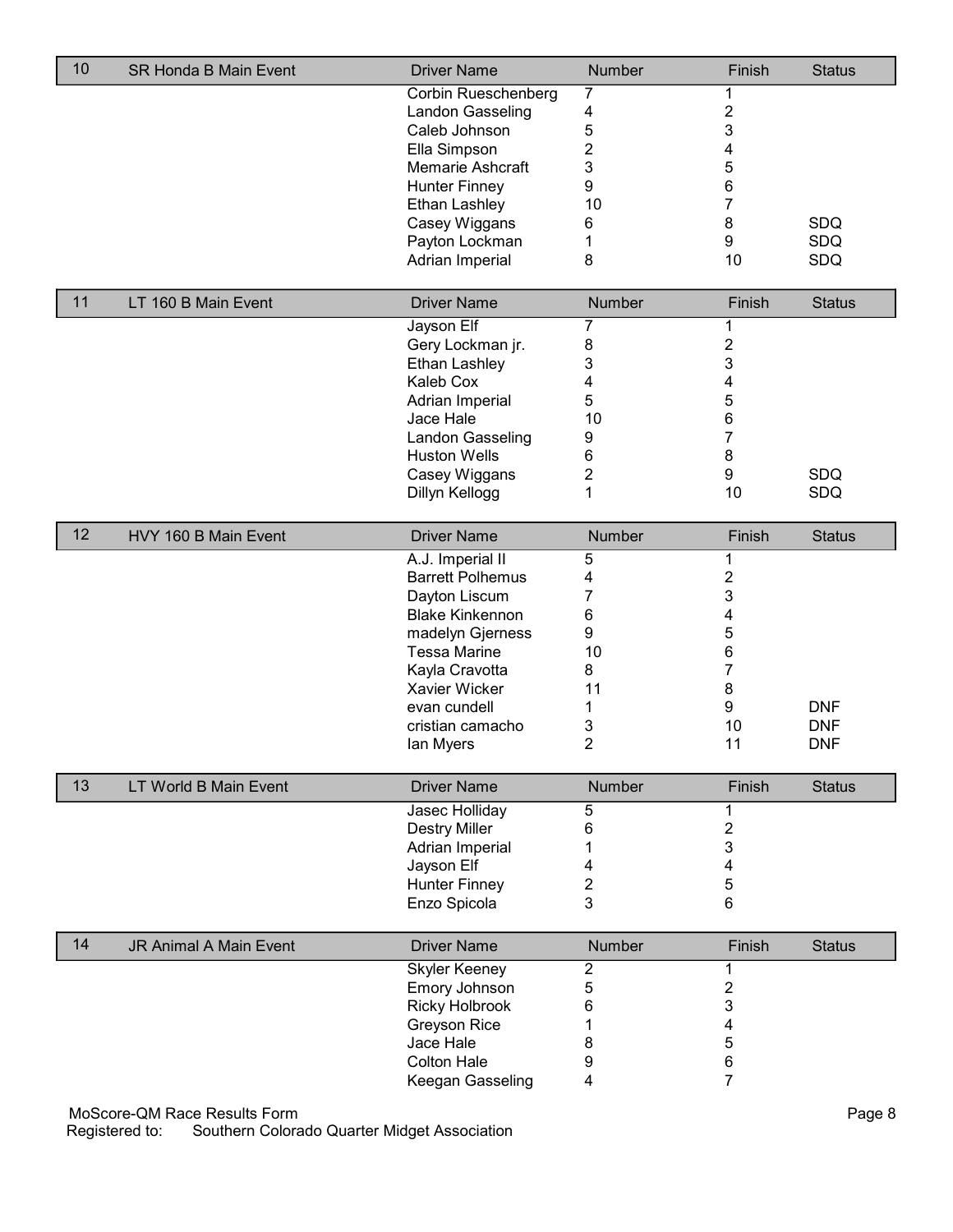| Race |                        |    |    |
|------|------------------------|----|----|
|      | Jaxen Holliday         |    |    |
|      | levi Osborne           | 10 |    |
|      | <b>Bristol Spicola</b> |    | 10 |
|      |                        |    |    |

| 15 | <b>SR Animal A Main Event</b> | <b>Driver Name</b>  | <b>Number</b> | Finish | <b>Status</b> |
|----|-------------------------------|---------------------|---------------|--------|---------------|
|    |                               | Cole Esgar          |               |        |               |
|    |                               | Caleb Johnson       |               |        |               |
|    |                               | Corbin Rueschenberg | 5             | 3      |               |
|    |                               | Kaylee Boston       | 6             |        |               |
|    |                               | Landon Gasseling    |               | 5      |               |
|    |                               | Ethan Larsen        |               | 6      |               |
|    |                               | Enzo Spicola        | 8             |        |               |
|    |                               | <b>Huston Wells</b> | 9             | 8      |               |
|    |                               | David Greene        | 10            | 9      | <b>SDQ</b>    |
|    |                               | Dillyn Kellogg      |               | 10     | <b>SDQ</b>    |

| 16 <sup>°</sup> | <b>HVY Animal A Main Event</b> | <b>Driver Name</b>      | <b>Number</b> | Finish | <b>Status</b> |
|-----------------|--------------------------------|-------------------------|---------------|--------|---------------|
|                 |                                | <b>Cam Fiser</b>        | h             |        |               |
|                 |                                | Chase Spicola           | 5             |        |               |
|                 |                                | <b>Tyler Wiggans</b>    |               | 3      |               |
|                 |                                | Matt Roberts            |               |        |               |
|                 |                                | <b>Blake Kinkennon</b>  |               | C      |               |
|                 |                                | Tessa Marine            |               | 6      |               |
|                 |                                | <b>Barrett Polhemus</b> |               |        |               |
|                 |                                | Xavier Wicker           | 9             | 8      |               |
|                 |                                | marcus leonetti         |               | 9      |               |

| 17 | <b>JR Honda A Main Event</b> | <b>Driver Name</b>     | <b>Number</b> | Finish | <b>Status</b> |
|----|------------------------------|------------------------|---------------|--------|---------------|
|    |                              | <b>Skyler Keeney</b>   | 6             |        |               |
|    |                              | Emory Johnson          |               |        |               |
|    |                              | Keegan Gasseling       | 9             |        |               |
|    |                              | <b>Bristol Spicola</b> |               |        |               |
|    |                              | J.T. Daniel            | 8             | Э      |               |
|    |                              | bentley Buenrostro     |               | 6      |               |
|    |                              | <b>Ricky Holbrook</b>  |               |        |               |
|    |                              | Logan Lockman          |               | 8      |               |
|    |                              | Jace Hale              | ۰.            | 9      |               |
|    |                              | <b>Colton Hale</b>     | 10            | 10     | <b>DNF</b>    |

| 18 | <b>SR Honda A Main Event</b> | <b>Driver Name</b>       | <b>Number</b> | Finish | <b>Status</b> |
|----|------------------------------|--------------------------|---------------|--------|---------------|
|    |                              | Corbin Rueschenberg      |               |        |               |
|    |                              | Jasec Holliday           | 6             |        |               |
|    |                              | Kaylee Boston            | 5             |        |               |
|    |                              | Landon Gasseling         | 8             |        |               |
|    |                              | Caleb Johnson            | 9             | 5      |               |
|    |                              | Dominic Carter           | 3             | 6      |               |
|    |                              | Ella Simpson             | 10            |        |               |
|    |                              | <b>Mason Vandeventer</b> |               | 8      |               |
|    |                              | <b>Huston Wells</b>      | 4             | 9      | <b>SDQ</b>    |
|    |                              | Dillyn Kellogg           |               | 10     | <b>SDQ</b>    |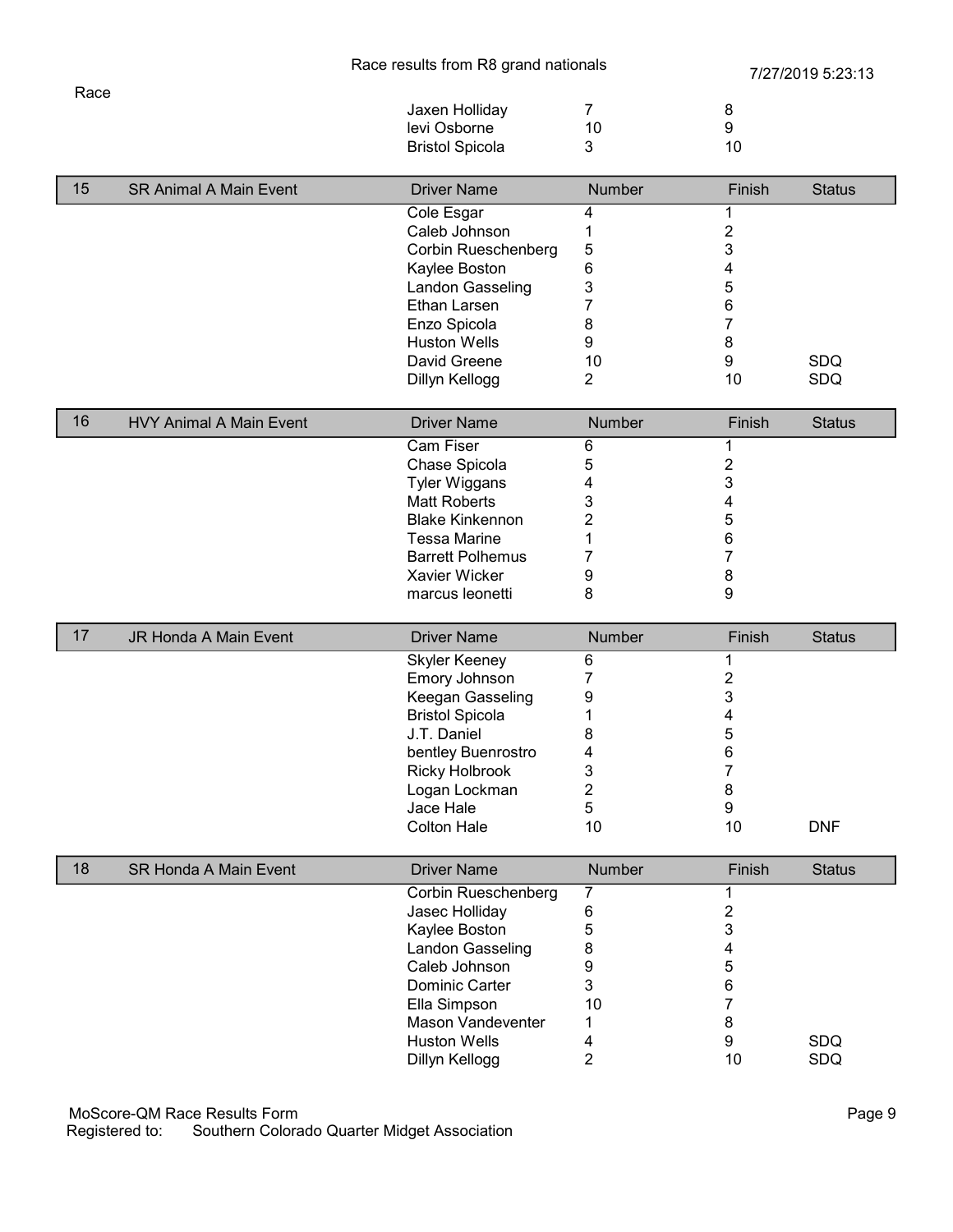| 19 | HVY Honda A Main Event       | <b>Driver Name</b>          | Number         | Finish         | <b>Status</b> |
|----|------------------------------|-----------------------------|----------------|----------------|---------------|
|    |                              | Chase Spicola               | 5              | 1              |               |
|    |                              | <b>Matt Roberts</b>         | 4              | $\overline{c}$ |               |
|    |                              | <b>Blake Kinkennon</b>      | 3              | 3              |               |
|    |                              | marcus leonetti             | 6              | 4              |               |
|    |                              | <b>Barrett Polhemus</b>     | 2              | 5              |               |
|    |                              | <b>Tessa Marine</b>         | 7              | 6              |               |
|    |                              | madelyn Gjerness            | 1              | 7              |               |
|    |                              | lan Myers                   | 8              | 8              |               |
|    |                              | evan cundell                | 9              | 9              |               |
|    |                              | A.J. Imperial II            | 10             | 10             |               |
| 20 | <b>JR Stock A Main Event</b> | <b>Driver Name</b>          | Number         | Finish         | <b>Status</b> |
|    |                              | Jace Hale                   | 6              | 1              |               |
|    |                              | <b>Colton Hale</b>          | 4              | $\overline{c}$ |               |
|    |                              | Emory Johnson               | 5              | 3              |               |
|    |                              | cam carraway                | 2              | 4              |               |
|    |                              | Greyson Rice                | 7              | 5              |               |
|    |                              | Ryker McConahay             | 3              | 6              |               |
|    |                              |                             | 1              | $\overline{7}$ |               |
|    |                              | peyton potter               |                |                |               |
| 21 | <b>MOD A Main Event</b>      | <b>Driver Name</b>          | Number         | Finish         | <b>Status</b> |
|    |                              | Kaylee Boston               | 4              | 1              |               |
|    |                              | <b>Colton Hale</b>          | 1              | 2              |               |
|    |                              | <b>Skyler Keeney</b>        | 2              | 3              |               |
|    |                              |                             |                |                |               |
|    |                              | xan miller                  | 3              | 4              |               |
|    |                              |                             |                |                |               |
| 22 | LT 160 A Main Event          | <b>Driver Name</b>          | Number         | Finish         | <b>Status</b> |
|    |                              | Caleb Johnson               | $\overline{c}$ | 1              |               |
|    |                              | Cole Esgar                  | 4              | $\overline{c}$ |               |
|    |                              | Corbin Rueschenberg         | 5              | 3              |               |
|    |                              | <b>Dominic Carter</b>       | 1              | 4              |               |
|    |                              | Gery Lockman jr.            | 8              | 5              |               |
|    |                              | Kaleb Cox                   | 10             | 6              |               |
|    |                              | <b>Skyler Keeney</b>        | 3              | $\overline{7}$ |               |
|    |                              | Jayson Elf                  | 7              | 8              |               |
|    |                              | Ethan Lashley               | 9              | 9              |               |
|    |                              | Kaylee Boston               | 6              | 10             | SDQ           |
| 23 | HVY 160 A Main Event         | <b>Driver Name</b>          | Number         | Finish         | <b>Status</b> |
|    |                              | <b>Cam Fiser</b>            | 6              |                |               |
|    |                              | Chase Spicola               | 4              | 2              |               |
|    |                              | <b>Matt Roberts</b>         | 5              | 3              |               |
|    |                              | Jasec Holliday              | $\overline{2}$ | 4              |               |
|    |                              | Kelsey Edwards              | 3              | 5              |               |
|    |                              | A.J. Imperial II            | $\overline{7}$ | 6              |               |
|    |                              | <b>Blake Kinkennon</b>      | 10             | $\overline{7}$ |               |
|    |                              | <b>Barrett Polhemus</b>     | 8              | 8              |               |
|    |                              | xan miller<br>Dayton Liscum | 1<br>9         | 9<br>10        |               |